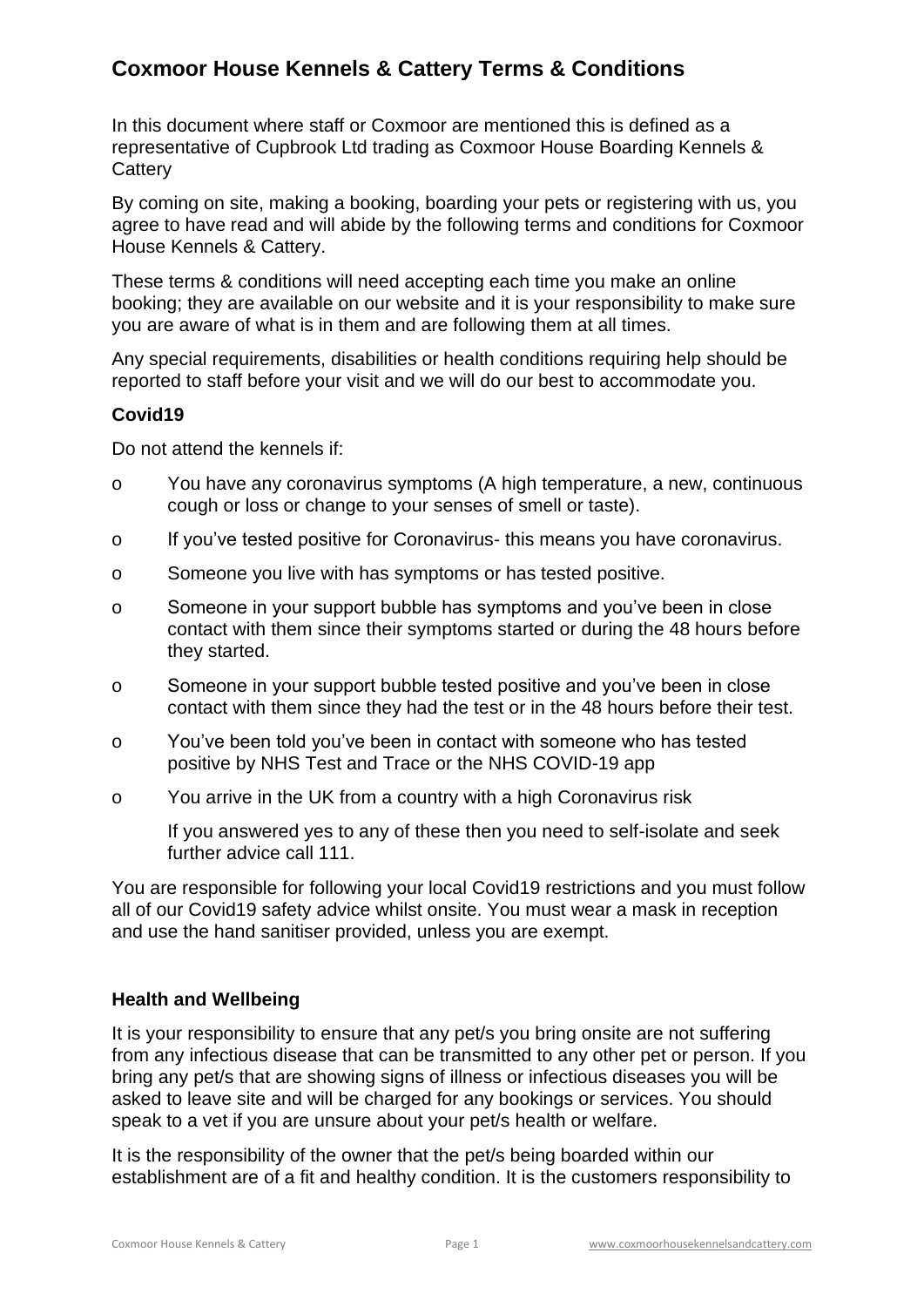inform staff of any medical conditions your pet may have prior to their stay, any recurring problems or anything incurred whilst staying with us.

Any conditions, illness, disease, injury or other must be diagnosed by a registered veterinarian & reported to us within 2 weeks from the leaving date of the pet/s from their stay. After 2 weeks from the collection date or if not diagnosed by a registered veterinarian, then all insurance claims will be refused.

Medication/s currently being administered to pet/s boarding with us must be fully disclosed upon drop off.

All medication must be handed over to staff in the original packaging which is clearly labelled so that it can be easily identified & administered correctly. It must not be pre mixed in with food. There must be enough medication to cover the entirety of the pet/s stay at Coxmoor.

An agreement must be signed allowing kennel staff to administer medications as and when advised.

We do not take pets that need to have injections or in cases of canine or feline diabetes where blood sugar levels must be monitored. Any pet that has to have medication which cannot be administered due to aggressive behaviour or for any other reason may not be able to stay at Coxmoor for their own or others safety.

Aggressive tendencies towards both humans and/or other animals must be disclosed to Coxmoor staff before boarding can occur. Coxmoor House Kennels and Cattery reserves the right to refuse boarding services to any pet we deem to be dangerous. Should your pet become aggressive when boarding with us, Coxmoor House reserves the right to refuse further boarding or terminate the pet/s stay at their own discretion, you will also be expected to pay the fees for the original agreed booking.

#### **Vaccinations and Prophylaxis**

Prophylaxis meaning: treatment given or action taken to prevent disease

We require that your pet/s are registered with a registered veterinarian before their stay at Coxmoor, we will need the information for the practice so that if needed we can contact them. As well as this we require all owners to sign a veterinarian consent form so that if we need to we can take pet/s to their registered veterinarian.

Pets that are not vaccinated will not be allowed to board at Coxmoor, this is the responsibility of the owner to make sure that this is within the guidelines listed below. Presenting pets without vaccinations will result in refusal of entry to the kennels or cattery. You will also be expected to pay the full fees for the booking that was made, there will be no refund.

Before entry to the kennels all dogs must be vaccinated & we must see proof of this either by a vaccination card, pet passport, valid titre test (Blood test for antibodies) or email from the vets with proof of vaccination. All vaccination courses must have been completed at least 2 weeks (14 days) before the booking starts.

**Dogs must be vaccinated against:** Canine parvovirus, Canine distemper, Canine adenovirus/infectious hepatitis & Leptospirosis.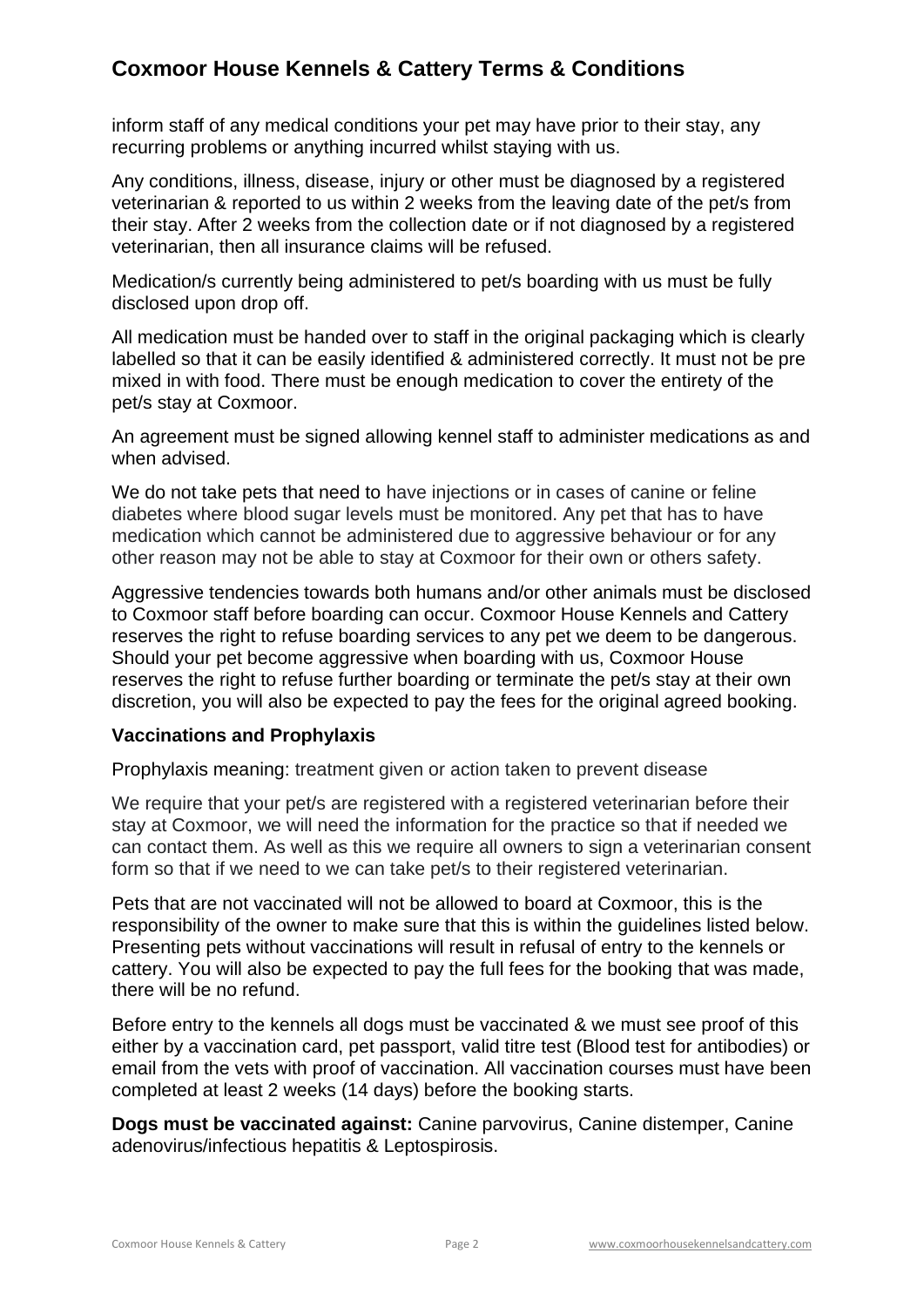The Kennel cough vaccination is optional but recommended for very young or old dogs. This is for the customer to discuss with their vet & needs to be administered at least 3 weeks before the booking for activation of the anti bodies.

Before entry to the cattery all cats must be vaccinated & we must see proof of this either by a vaccination card, passport, valid titre test (Blood test for antibodies) or email from the vets with proof of vaccination. All vaccination courses must have been completed at least 2 weeks (14 days) before the booking starts.

**Cats must be vaccinated against:** Feline parvovirus (also known as feline infectious enteritis), Feline panleukopenia & Feline respiratory viruses (Feline herpesvirus and Feline calicivirus).

We can call the pet/s registered veterinarian at the time of drop off, however if the vet is not contactable (Out of hours/Sundays/Bank Holidays/etc.), if the veterinarian has no record of vaccinations or states that the pet/s is not vaccinated then Coxmoor will not be able to accept the pet/s for any kind of boarding. The owner will also be expected to pay the full fees for the booking that was made, there will be no refund.

It is the owner's responsibility to ensure the pet/s are kept up to date with flea and worming prophylaxis. We will need to know a date for the last time this was completed. Coxmoor cannot be held responsible for the failure of prophylaxis or the presence of fleas or worms because of this.

#### **Veterinary Care and Damage to Property.**

All pets that are boarding at Coxmoor kennels or cattery are covered under our own veterinary insurance. Cover excludes any illness or problems that may arise due to pre-existing conditions, or injuries that occur due to pets sharing pens. Pets are only covered under Coxmoor insurance if fully vaccinated.

Immediate veterinary care will be sought for any pet/s that may require treatment when boarding with us. We will endeavour to transport pet/s to their own registered veterinary professional, if this is not possible, Coxmoor will make an educated decision on the most suitable vet for treatment. Coxmoor will make every effort to contact the owner or emergency contact of the pet/s if veterinary attention is needed.

Coxmoor House kennels and Cattery will not be held responsible for any conditions, illness, disease, injury or other to your pet/s which has not been disclosed beforehand.

Any conditions, illness, disease, injury or other must be diagnosed by a registered veterinarian & reported to us within 2 weeks from the leaving date of the pet/s from their stay. After 2 weeks from the collection date or if not diagnosed by a registered veterinarian, then all insurance claims will be refused.

Coxmoor House kennels and cattery will not be held responsible for any loss or damage to any pet/s belongings including but not limited to toys, beddings and leads during their stay with us. All belongings are left with their pets at the owners own risk.

## **Dual Occupancy**

Any owner wishing for their pets to share a pen do so at their own risk. A disclosure agreement must be signed before the pets are accepted before taken in for boarding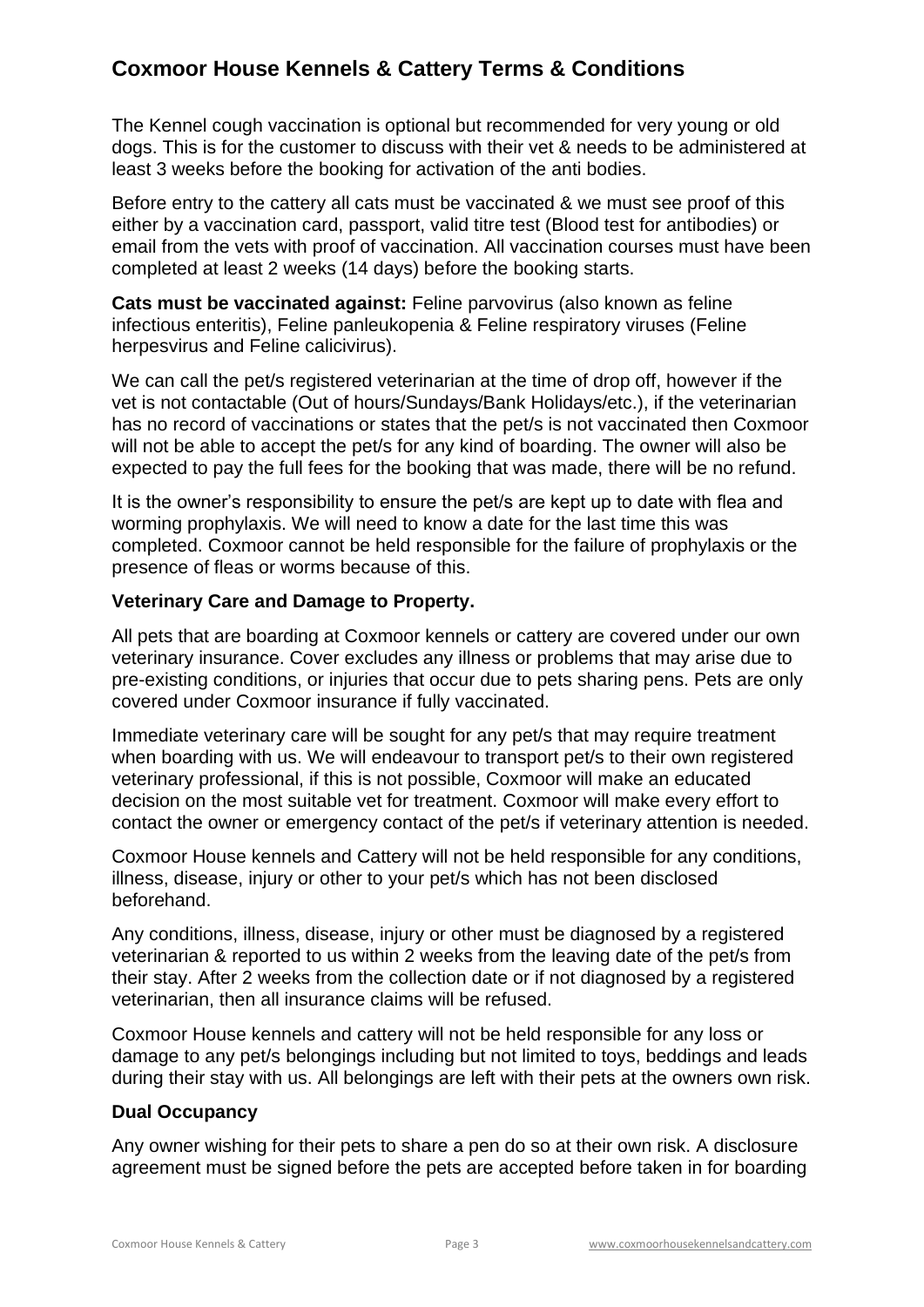with us, outlining that the owner understands the risks involved. This form is non negotiable as it is required by the Council as part of the licensing regulations. If a booking is made for a shared pen & when the pets are presented the owner decides that the pets will need to be in separate pens; if there are not enough spare pens then the booking may not be able to take place. The owner will also be expected to pay the full fees for the original booking that was made, there will be no refund. The cost will increase for any further pens that are needed & are charged per pen at the current rate. Coxmoor House Kennels and Cattery will not be held responsible for any accident or injury that takes place as a direct result of pets sharing a pen. The Veterinary insurance cover does not include accident or injury caused by dual occupancy (shared pens) within our establishment. Any veterinary attention required will be directly charged to the owner.

If pets become aggressive towards each other, the welfare of the pets is suffering or for any other reasonable reason Coxmoor reserves the right to separate or remove pets from dual occupancy (shared pens) at their own discretion. All extra pens will be charged at the current rate which will be on top of the original booking cost.

#### **Bookings, deposits, alterations, cancellations & prices**

Coxmoor House Kennels and Cattery reserve the right to increase the cost of our services at any time. Customers will be made aware of the current rate of service when making a booking with us. Coxmoor reserves the right to increase prices during peak holiday periods such as Christmas & new year, such changes will be made aware to those wanting to book for these times.

The prices at Coxmoor are subject to an increase every year and these take effect on February the 1st. All bookings made or services supplied or booked after this time are charged at the increased price.

All overnight boarding fees are charged per day from the day of arrival (if this is the same as the original date booked), regardless of time (If you arrive at 5:00pm the pen has still been empty waiting for your pet/s all day). If you arrive a day or days after your original confirmed booking start date you will still be charged for the day/s that your pet/s were booked in for.

On the day of departure if you collect between 9:30am & 11:00am (if this is the same as the original date booked) then you do not pay for that day. If you collect after 11:00am then you are charged for that full day. You must state at the time of booking if you are collecting before 11:00am on the date of departure so that you can be invoiced correctly. If you state before 11:00am and then collect after 11:00am you will be charged an extra day.

Half day boarding is only available for dogs and is charged from 8:00am to 1:00pm, 12:00pm to 5:00pm or any other 5 hour period between the times of 8:00am to 5:00pm. If the pet/s are collected after the 5 hour period has ended then a full day will be charged. When making a booking for half day boarding the total amount is required at the time of booking. The same Cancellation & Changes policy applies.

Full day boarding is only available for dogs and is charged from anything that is over 5 hours within the hours of 8:00am to 5:00pm. We can often make provisions if you are back late to keep your pet/s overnight (this will be charged at the overnight boarding rates).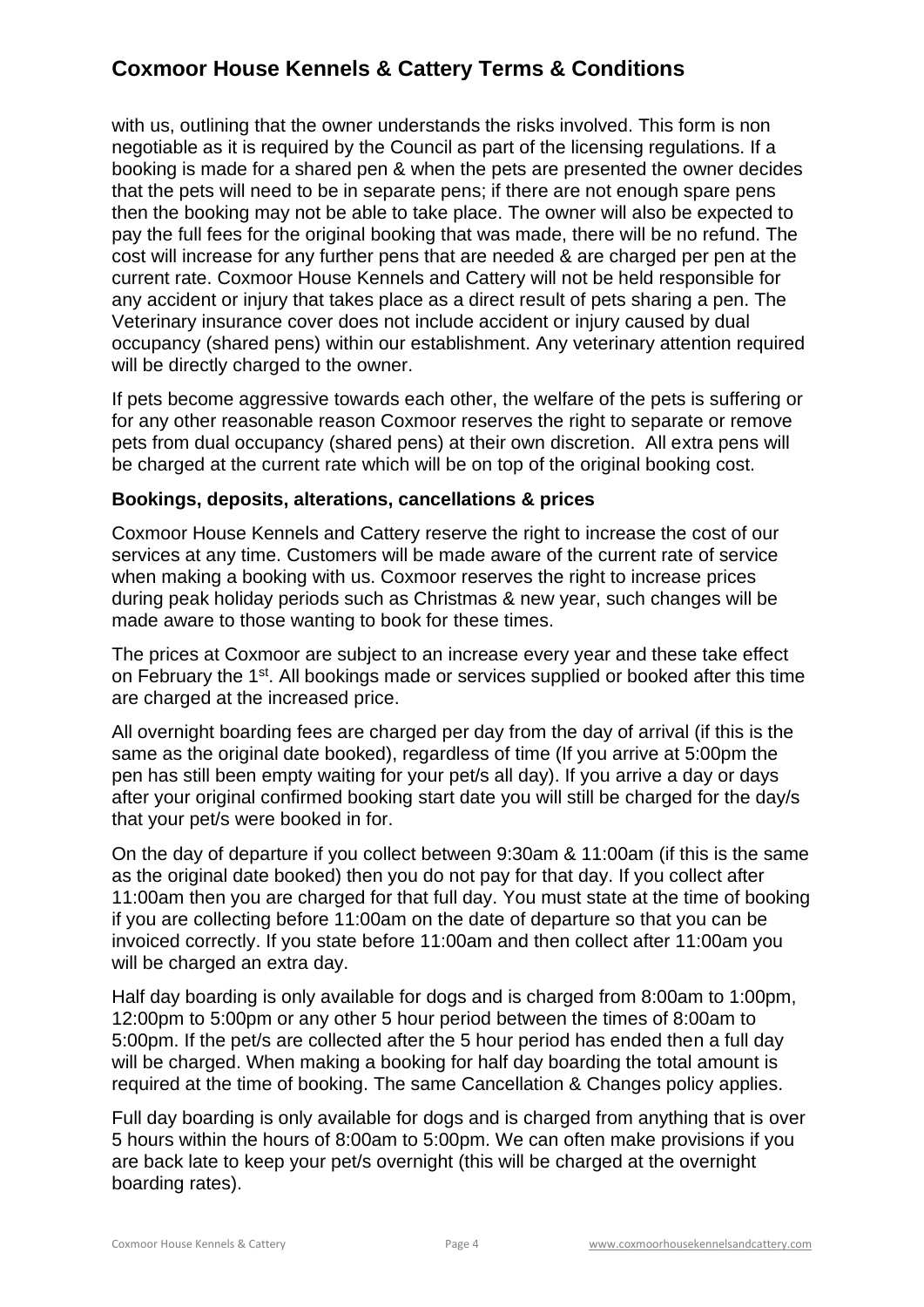## **Prices**

Prices are correct as of February 1<sup>st</sup> 2022 (Prices increase every year)

| <b>Dogs Prices</b>        |               |              |                    |  |                                                                          | <b>Cats Prices</b> |
|---------------------------|---------------|--------------|--------------------|--|--------------------------------------------------------------------------|--------------------|
| No. of<br>dogs<br>sharing | Half a<br>day |              | <b>Full</b><br>day |  | <b>Overnight boarding</b><br>(Charged per day on the<br>day of drop off) |                    |
|                           |               | £15.65       | £20.90             |  | £28.75                                                                   |                    |
| $\mathbf 2$               |               | £20.85       | £26.15             |  | £42.85                                                                   |                    |
| 3                         |               | £26.15       | £31.35             |  | £50.75                                                                   |                    |
| 4                         |               | £31.35       | £36.55             |  | £54.25                                                                   |                    |
| No. of cats<br>sharing    |               | <b>Price</b> |                    |  |                                                                          |                    |
|                           |               | £14.65       |                    |  |                                                                          |                    |
| $\mathbf{2}$              |               | £21.95       |                    |  |                                                                          |                    |
| 3                         |               | £26.15       |                    |  |                                                                          |                    |
| 4                         |               | £29.80       |                    |  |                                                                          |                    |

When a booking request is made by phone, email, in person, or through the Facebook messenger app, or any other means your booking is not confirmed until the deposit has been paid and a member of staff has verified this in person, verbally, through email, or through the Facebook messenger app.

#### **Deposits**

You will be required to pay a deposit at the time of the booking and the total amount of the boarding fees for all bookings must be paid no later than 14 days from the date that your pets will be dropped off. If you make a booking within 14 days of the date of drop off you will be expected to pay the total amount of the booking before that booking is confirmed.

For any bookings that are more than 15 days from the date of drop off the deposit required for the booking will be equal to a single day's boarding for the number of pets that are staying. One week will be one day, two weeks will be two day's and so on (see below)

|  |  | Example: Prices are correct as of Feb 1st 2022 (Prices increase Feb 1 <sup>st</sup> every year) |  |
|--|--|-------------------------------------------------------------------------------------------------|--|
|  |  |                                                                                                 |  |

| No. of Dogs (Per pen) | <b>Cost per day</b> | <b>Duration of stay</b> | <b>Deposit required</b> |
|-----------------------|---------------------|-------------------------|-------------------------|
| 1 Dog                 | £28.75              | 1 to 7 days             | £28.75                  |
| 1 Dog                 | £28.75              | 8 to 14 days            | £57.50                  |
| 1 Dog                 | £28.75              | 15 to 21 days           | £86.25                  |
| 1 Dog                 | £28.75              | 22 days or over         | £115.00                 |
| 2 Dogs (Sharing)      | £42.85              | 1 to 7 days             | £42.85                  |
| 2 Dogs (Sharing)      | £42.85              | 8 to 14 days            | £85.70                  |
| 2 Dogs (Sharing)      | £42.85              | 15 to 21 days           | £128.55                 |
| 2 Dogs (Sharing)      | £42.85              | 22 days or over         | £171.40                 |
| 3 Dogs (Sharing)      | £50.75              | 1 to 7 days             | £50.75                  |
| 3 Dogs (Sharing)      | £50.75              | 8 to 14 days            | £101.50                 |
| 3 Dogs (Sharing)      | £50.75              | 15 to 21 days           | £152.25                 |
| 3 Dogs (Sharing)      | £50.75              | 22 days or over         | £203.00                 |
| 4 Dogs (Sharing)      | £54.25              | 1 to 7 days             | £54.25                  |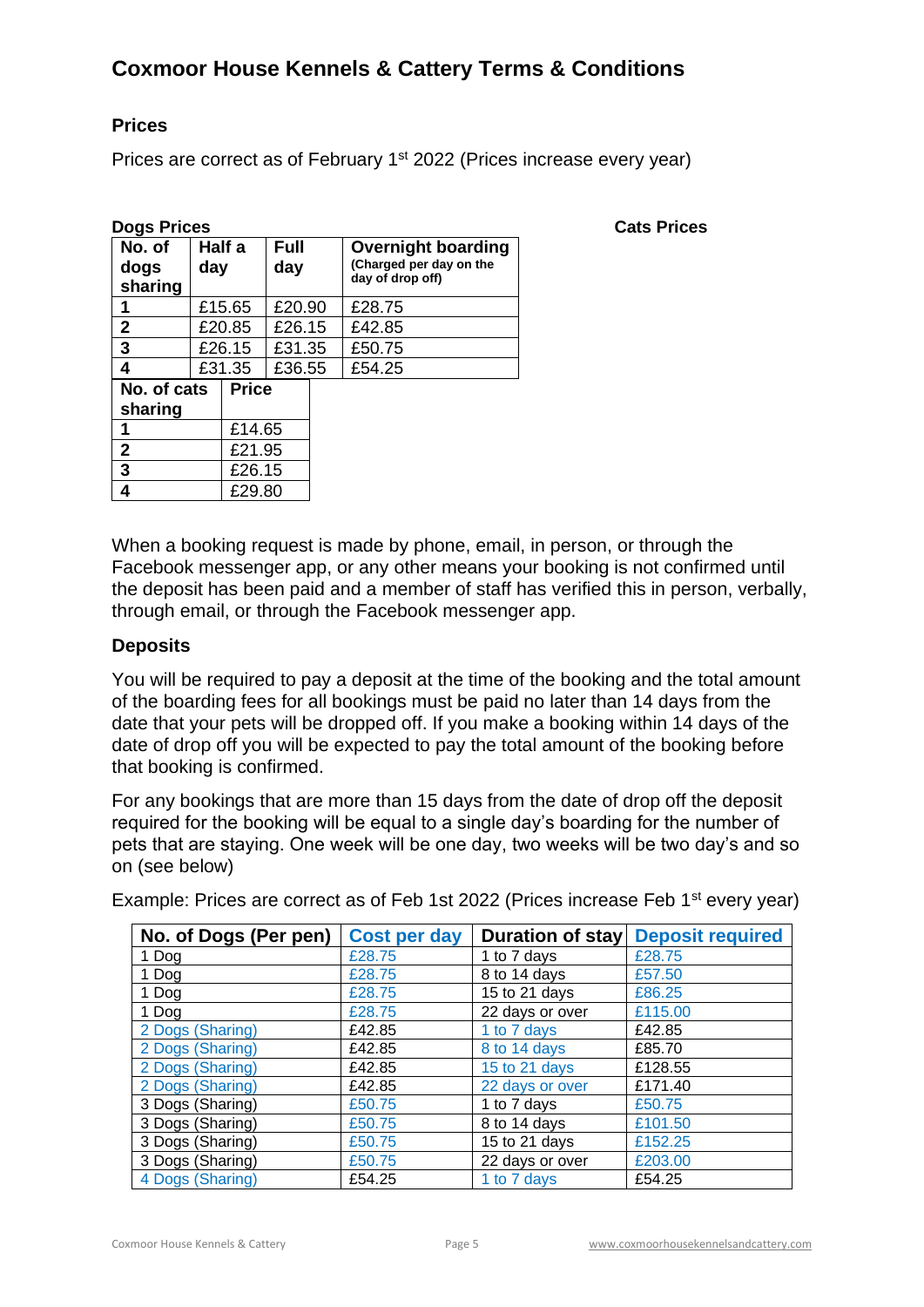| 4 Dogs (Sharing) | £54.25 | 8 to 14 days    | £108.50 |
|------------------|--------|-----------------|---------|
| 4 Dogs (Sharing) | £54.25 | 15 to 21 days   | £162.75 |
| 4 Dogs (Sharing) | £54.25 | 22 days or over | £217.00 |

| No. of Cats (Per pen) | Cost per day | Duration of stay | <b>Deposit required</b> |
|-----------------------|--------------|------------------|-------------------------|
| 1 Cat                 | £14.65       | 1 to 7 days      | £14.65                  |
| 1 Cat                 | £14.65       | 8 to 14 days     | £29.30                  |
| 1 Cat                 | £14.65       | 15 to 21 days    | £43.95                  |
| 1 Cat                 | £14.65       | 22 days or over  | £58.60                  |
| 2 Cats (Sharing)      | £21.95       | 1 to 7 days      | £21.95                  |
| 2 Cats (Sharing)      | £21.95       | 8 to 14 days     | £43.90                  |
| 2 Cats (Sharing)      | £21.95       | 15 to 21 days    | £65.80                  |
| 2 Cats (Sharing)      | £21.95       | 22 days or over  | £87.80                  |
| 3 Cats (Sharing)      | £26.15       | 1 to 7 days      | £26.15                  |
| 3 Cats (Sharing)      | £26.15       | 8 to 14 days     | £52.30                  |
| 3 Cats (Sharing)      | £26.15       | 15 to 21 days    | £78.45                  |
| 3 Cats (Sharing)      | £26.15       | 22 days or over  | £104.60                 |
| 4 Cats (Sharing)      | £29.80       | 1 to 7 days      | £29.80                  |
| 4 Cats (Sharing)      | £29.80       | 8 to 14 days     | £59.60                  |
| 4 Cats (Sharing)      | £29.80       | 15 to 21 days    | £89.40                  |
| 4 Cats (Sharing)      | £29.80       | 22 days or over  | £119.20                 |

The deposit can be paid directly via cash, card or cheque when visiting the premises during opening hours, online if using the online booking system or can be paid over the phone using card. Coxmoor House Kennels and Cattery do not accept American Express or bank transfers as a way of payment.

## **Cancellations**

If you require a booking to be cancelled, you must notify the business by phone, email or in person. You must also obtain confirmation through one of these channels that your cancellation has been received, if you do not hear anything within 24 hours, please try a different channel until a staff member has responded.

If you wish to cancel a booking that is 60 days or more away, then there will be a standard 14 day cooling off period, in this 14 day period you can ask for a full refund including any deposit paid. Or you can carry the total amount of the deposit over to a future booking.

If you wish to cancel a booking that is 59 to 30 days away, then you will have 48 hours from the confirmation of your booking in which to cancel, you will lose half of the total amount of your deposit or if half of the deposit is less than £10 you will be charged £10 as a processing fee (this is to cover the cost of our staff processing the initial booking and processing the cancellation). Or you can carry the remaining deposit over to a future booking.

If you wish to cancel a booking that is 29 to 15 days away, then you will have 24 hours from the confirmation of your booking in which to cancel and you will lose the total amount of your deposit (this is to cover the cost of loss of earnings & processing fees).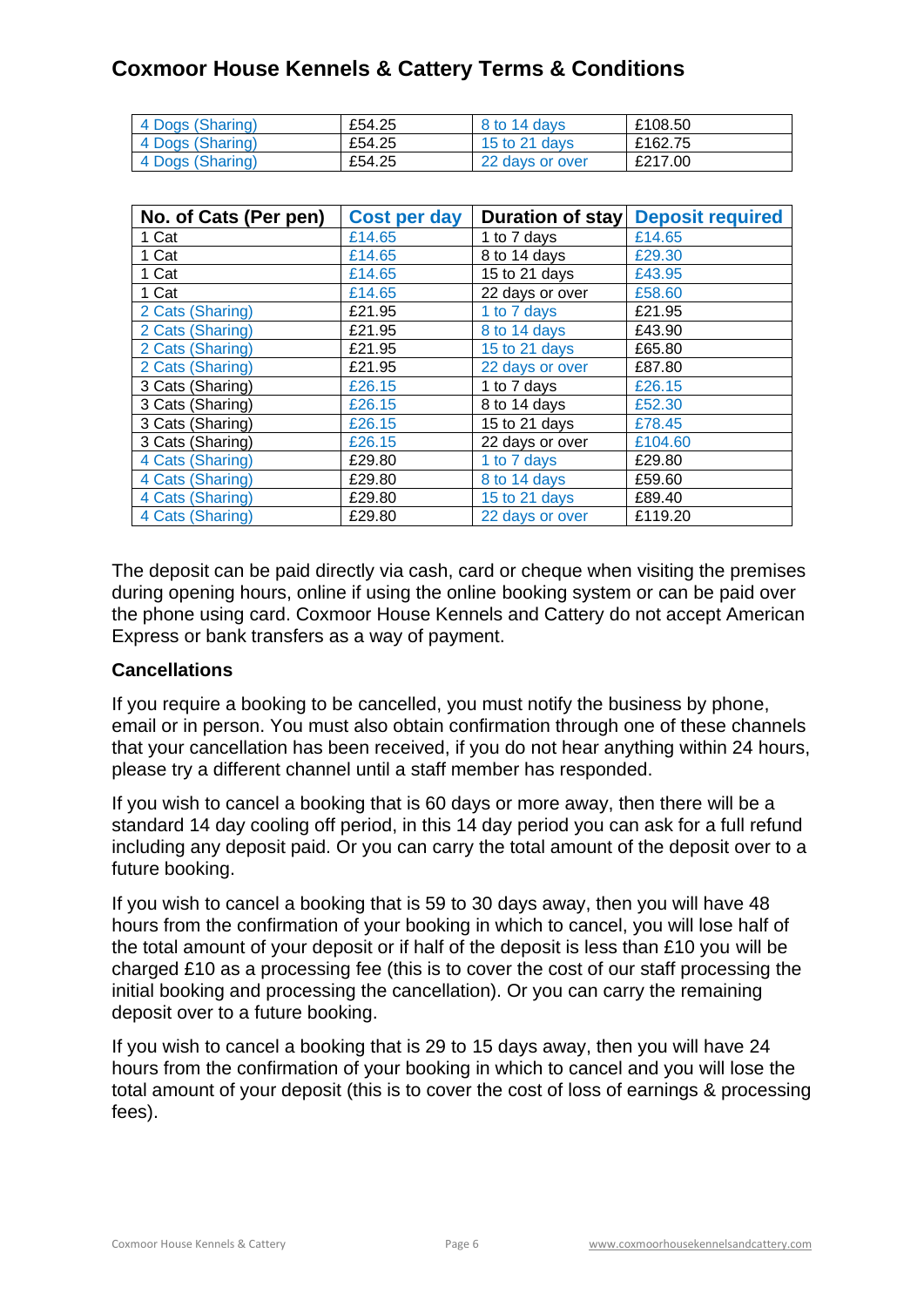If you wish to cancel a booking that is 14 days or less away, you will have 24 hours to cancel from the confirmation of your booking and you will be charged the total cost of the original booking (this is to cover loss of earnings & processing fees).

## **Changes**

Changes to bookings can be made but are not guaranteed due to the limited number of pens, at busy times there may not be space for us to change the dates. If this is the case you can either keep the dates of your original booking or follow the cancellation policy. After a change is made and confirmed then this is now classed as the 'original booking'.

If you wish to make changes to a booking that is over 60 or more days away, then within you have the standard cooling off period of 14 days in which you can change the booking once (this will not count as a new booking & have another 14 day cooling off period. The 14 day cooling off period will end 14 days from the original date that the booking was confirmed). After the initial change all changes after that will be charged a £10 processing fee.

If you wish to make changes to a booking that is 59 days or less away, then a charge of £10 will be made each time the booking is changed.

If you wish to collect your pet/s before the date that the original booking ends this is ok. You will still be charged the total amount of the original booking that was confirmed.

## **Opening hours, Drop off and Collection**

When driving around site please do not drive onto the grass, be patient, courteous & sensible, the driveway is not large enough for 2 way traffic so either someone will have to wait or reverse to get out of the way, if you are behind someone who is trying to get out of the way please allow them to do so.

Drop off for overnight boarding is from 11:00am to 5:00pm, if you wish your pet/s to be dropped off earlier than this then you must bring them in the day before. Please contact a member of the team if you have no option but to drop off outside of these times. For customers who attempt to drop their pet/s off before 11:00am we may be able to accept them but there will be a charge of £15 on top of the total cost of the original booking. Likewise if customers attempt to drop their pet/s off after 5:00pm there will be a £15 charge added on to the total cost of the original booking. There is no guarantee that Coxmoor House kennels and Cattery will be able to accommodate for pet/s that have been dropped off early without prior agreement. Coxmoor reserves the right to refuse entry to those attempting to enter the establishment before or after opening hours.

Drop off and collection must be made by the owner, or someone with the owners permission to drop the pet/s off and must be an adult (over the age of 18) or accompanied by an adult. We reserve the right to check ID to prove this and to refuse pet/s if the person dropping off does not meet these criteria.

When dropping off your pet/s you must park in the lower car park (outside reception), please park sensibly as Coxmoor takes no responsibility for any accidents, losses or damage of vehicles or property left in those vehicles whilst on site.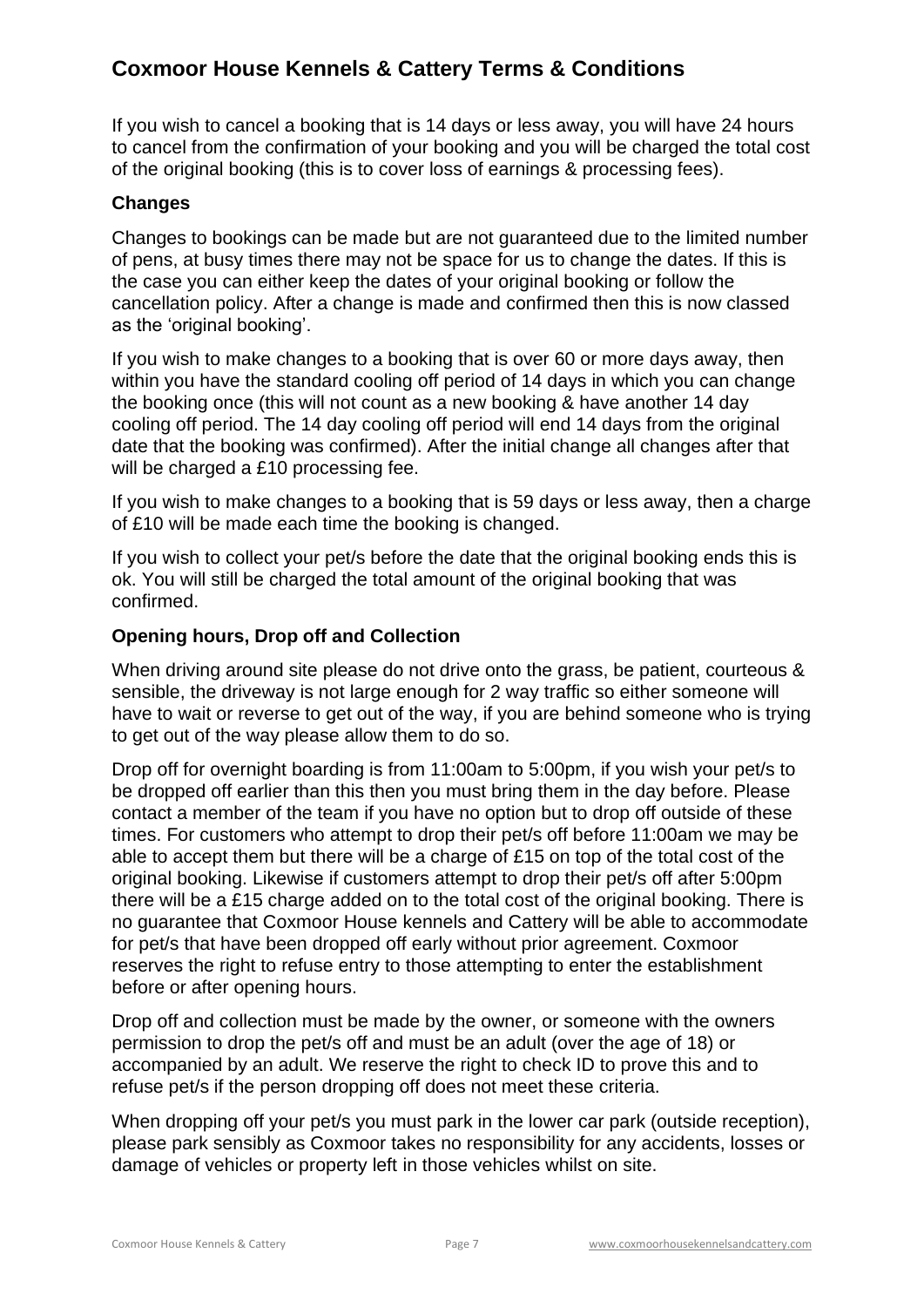You must remain in your car with your pet/s, under no circumstances should pet/s be taken out of the car unless a member of staff has told you to do so. This is for safety reasons, there are no exceptions to this rule. If you break this rule Coxmoor may refuse entry of your pet/s without refund and ask you to leave site. If a staff member has not acknowledged that you are waiting please approach reception (pet/s left in the car) and press the bell that is outside reception. Please then wait patiently for a staff member as we may be some distance away on our large site. We apologise in advance for any inconvenience this may cause.

At busy times there may be a queue, we will do our best to deal with you as quickly as possible but please understand that sometimes animals can be unpredictable and please be assured that staff are working as quickly as possible to deal with everyone. Our safety procedures are in place to protect pets and humans so keep this in mind, just because your pet/s are ok with other dogs or people that does not mean that everyone else's are. Any activity that puts people or animals in danger will not be tolerated and you may be asked to leave site without being able to use our services.

Always keep children (anyone under 16 years old) under control, they should be accompanied by an adult at all times (someone over 18 years old) whilst on site.

The only place that visitors should be onsite is either waiting outside reception, or in reception picking up or dropping off pet/s. No one should be going anywhere else onsite unless accompanied by a staff member. Anyone going around site without a staff member will be asked to leave and will be expected to pay for any bookings or services that will then be unfulfilled.

Please endeavour to leave the establishment as soon as the drop off or pick up procedure has been completed in order to reduce the amount of traffic present in the car park at any time. Please do not drive on the grass.

Coxmoor House Kennels and Cattery will take no responsibility for any damage to or loss of vehicles or their contents on site at any time. Visitors are responsible for the safety of their own vehicles, their passengers and belongings whilst visiting the premises.

Coxmoor House reserves the right to amend opening hours during national holidays such as Christmas and New year. This is subject to change and owners will be notified of changes to opening times when staying with us during these periods.

All pet/s boarding within our establishment will be taken from the owners at reception by a member of staff, no owners are permitted to enter the kennels or cattery to take their pets to their accommodation or collect them due to health and safety reasons. The only exception to this is if requested by a staff member to accompany them for example if a pet has become aggressive and the owner is needed to help.

## **Additional Fees**

We endeavour to maintain the cleanliness of pets that are within our care. Sometimes pets will do something that will mean that they need cleaning. Baths are available if requested on drop off before the pet/s go home. We also have a groomer who can do all aspects of grooming including claw trimming, we can arrange for the groomer to contact you if requested. In the event that Coxmoor needs to provide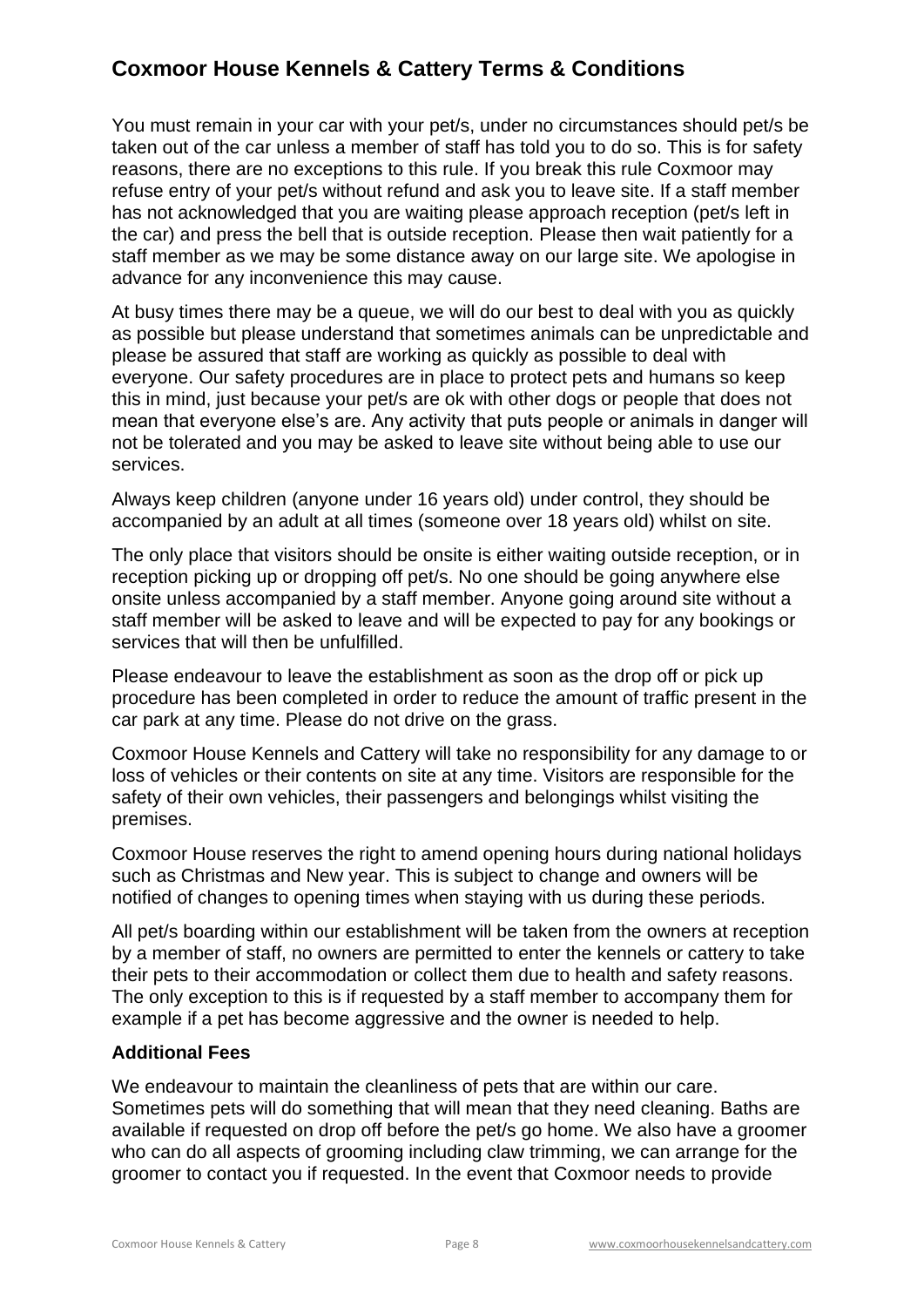extra care in the form of bathing an animal, this will be charged to the owner upon collection of their pet. Bathing without prior consent will only be considered in exceptional circumstances if we feel as though the condition of the pet is impacting its welfare.

Sometimes customers are unable to collect or drop off their pet/s, if this is the case we can collect or drop off pets. This is charged at an additional cost & is subject to availability only.

## **Conduct**

We operate a zero tolerance policy towards abusive behaviour of any kind at Coxmoor House kennels & cattery. This can be over the phone, virtually or in person towards any member of staff. Verbal or physical abuse will result in you being asked to leave site and expected to pay for any bookings or services that will not be fulfilled. Anything that requires police intervention will be followed up and Coxmoor reserves the right to refuse access of services to customers that are abusive.

Coxmoor House Kennels and Cattery is a NO SMOKING site and smoking paraphernalia should not be used whilst onsite including vaping equipment. In case of people losing or dropping items that could be picked up by a pet and this may be dangerous to owners or pets.

No drugs or alcohol may not be consumed onsite. Anyone found to be doing so or under the influence of drugs or alcohol will be asked to leave.

You should also not be under the influence of any prescription medication which states you are unsuitable to drive or do activities.

## **CCTV**

Coxmoor House Kennels and Cattery operates CCTV at our facility for the purpose of maintaining Health and safety, the security of property and premises and for preventing and investigating crime. We may use the footage ourselves or if asked by an appropriate authority we may hand the footage over to them.

By using our services and entering our site you are accepting these terms & conditions and you are agreeing to be filmed on CCTV for these purposes.

## **Coxmoor House Secure Field Terms & Conditions**

By coming on site, making a booking or registering with us, you agree to have read and will abide by the following terms & conditions for Coxmoor House Secure Field Hire.

These terms & conditions will need accepting before you can make an online booking; they are available to view on our website and it is your responsibility to make sure you are aware of what is in them and are following them at all times.

Any special requirements, disabilities or health conditions requiring help should be reported to staff prior to the visit and we will do our best to accommodate you.

The Secure field is to be pre-booked only and we are not able to accept drop ins.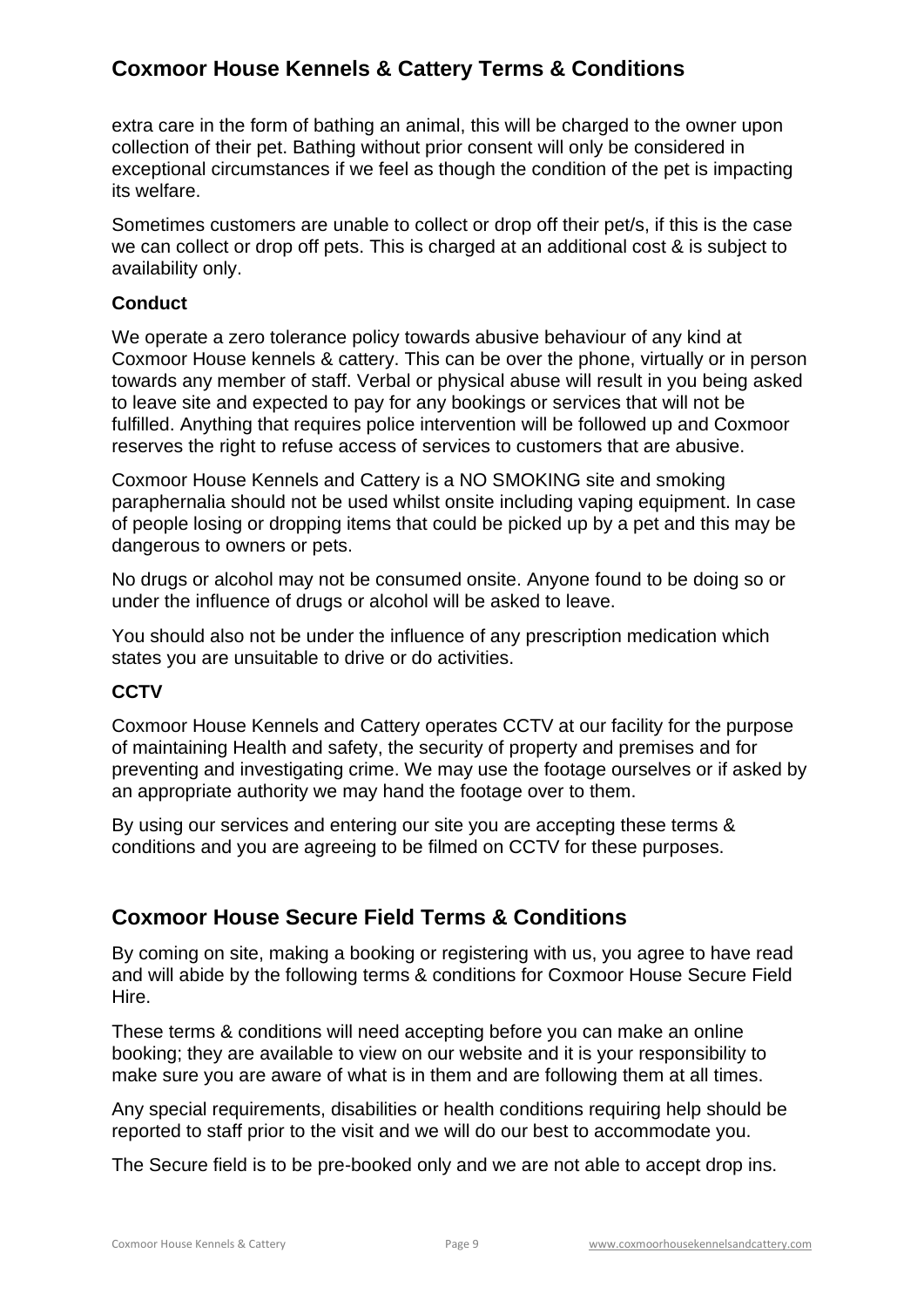If it is your first time using the field you must report to reception and speak to a staff member, if no one is there please ring the grey bell outside of reception on the wall (only once) and then wait patiently for someone to get there. We may be elsewhere onsite and apologise in advance for any inconvenience this may cause. **Do not get your dog/s out of your vehicle**.

Both you and your dog/s must remain in your vehicle until it is your time to use the field, allowing your dog/s out may have serious consequences for people and dogs that are already on site. There are other customers, dogs and cats onsite as part of our kennels and cattery business. Your dog/s may be well behaved but they are animals and can be unpredictable, keep them in your car until you are secure in the field car park.

All dogs must be under full control whilst on the premises and this is the responsibility of the owner.

**Do not approach or enter the field before it is your time**, as well as upsetting dogs within the secure field this could end in serious injury or even death due to some types of dogs that use the field. Instead wait in one of the free parking bays in the top car park near the gas tanks. Anyone found breaking these rules will be asked to leave site.

If you have made the booking then you are the party leader, you are agreeing to be responsible for all the other people in your party, they should have read, understood, accepted the terms and conditions and then when on site follow all of the rules. All dogs that are sharing the field must be well socialised and get along, it is your responsibility to make sure this is the case to ensure the safety of everyone.

We operate a zero tolerance policy towards abusive behaviour of any kind at Coxmoor House kennels & cattery. This can be over the phone, virtually or in person towards any member of staff. Verbal or physical abuse will result in you being asked to leave site and expected to pay for any bookings or services that will not be fulfilled. Anything that requires police intervention will be followed up and Coxmoor reserves the right to refuse access of services to customers that are abusive.

We hold the right to refuse entry to anyone we deem unsuitable to use the field, this is at the discretion of staff.

## **Covid19**

Do not attend the kennels if:

- o You have any coronavirus symptoms (A high temperature, a new, continuous cough or loss or change to your senses of smell or taste).
- o If you've tested positive for Coronavirus- this means you have coronavirus.
- o Someone you live with has symptoms or has tested positive.
- o Someone in your support bubble has symptoms and you've been in close contact with them since their symptoms started or during the 48 hours before they started.
- o Someone in your support bubble tested positive and you've been in close contact with them since they had the test or in the 48 hours before their test.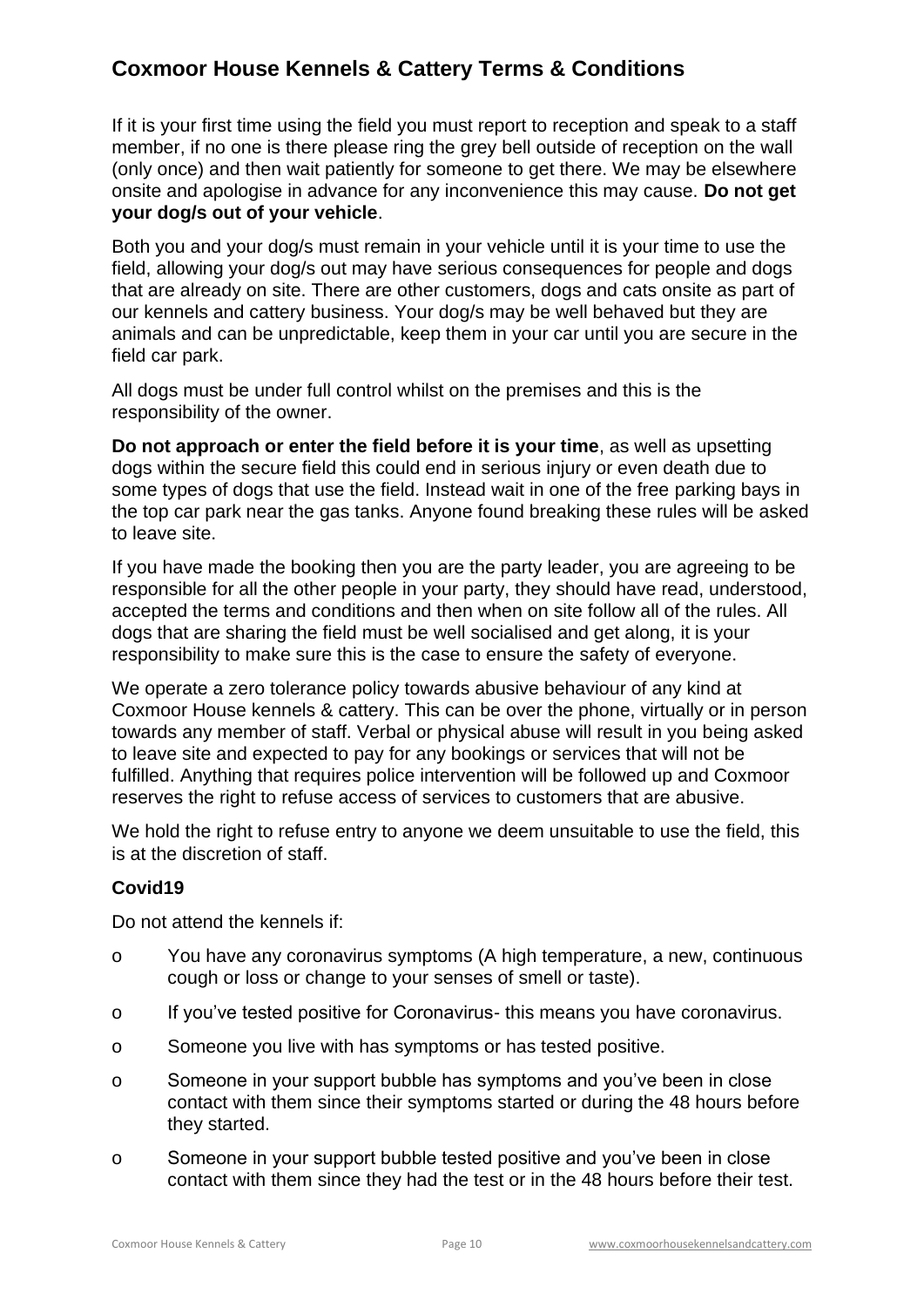- o You've been told you've been in contact with someone who has tested positive by NHS Test and Trace or the NHS COVID-19 app
- o You arrive in the UK from a country with a high Coronavirus risk

If you answered yes to any of these then you need to self-isolate and seek further advice call 111.

You are responsible for following your local Covid19 restrictions and you must follow all of our Covid19 safety advice whilst onsite. You must wear a mask in reception and use the hand sanitiser provided, unless you are exempt.

Hand sanitiser and anti-bac spray are provided next to the gate to the field for owners to freely use.

## **Bookings & Payment**

You can make bookings using the online booking system or by calling us, we are not able to accept drop ins so you must pre-book.

Payment must be made at the time of booking through the online booking system or on site by cash or card and we do have contactless.

If you have booked and paid online you need to save your confirmation email which you will need to show to staff as proof of booking when arriving.

## **Cancellations & late arrivals**

All bookings are made on the understanding that if you need to cancel or re schedule this must be done at least 24 hours before the booking happens. If it is within 24 hours of the booking you will be expected to pay and there will be no refunds.

To cancel you need to call us on 01623753174, if you get the answerphone you need to leave a message and tell us your name, phone number, pets name and the time of booking. Failure to leave a message will be taken as a 'no show' and there will be no refund or re schedule issued.

If you are late for your session, we will not be able to move the slot due to the nature of the booking system. If you do arrive late you can have the rest of your time as long as you are here at least 15 minutes before the original booking was due to end. There will be no admittance after this time. You will still be expected to leave the car park by the end time of your original session.

Adverse weather conditions are not an accepted reason for cancelling a booking for example if it is raining.

By making any bookings you agree to the terms and conditions and agree to pay for any time slots you reserve.

## **Hours**

The hours available to hire the field are 8.00am to 7.00pm everyday of the week, this means the last booking will finish by 7.00pm. The field does have lighting however the whole field is not lit, so in the winter if you choose to book when it is dark you do so at your own risk. These hours may change and we may have to block off the field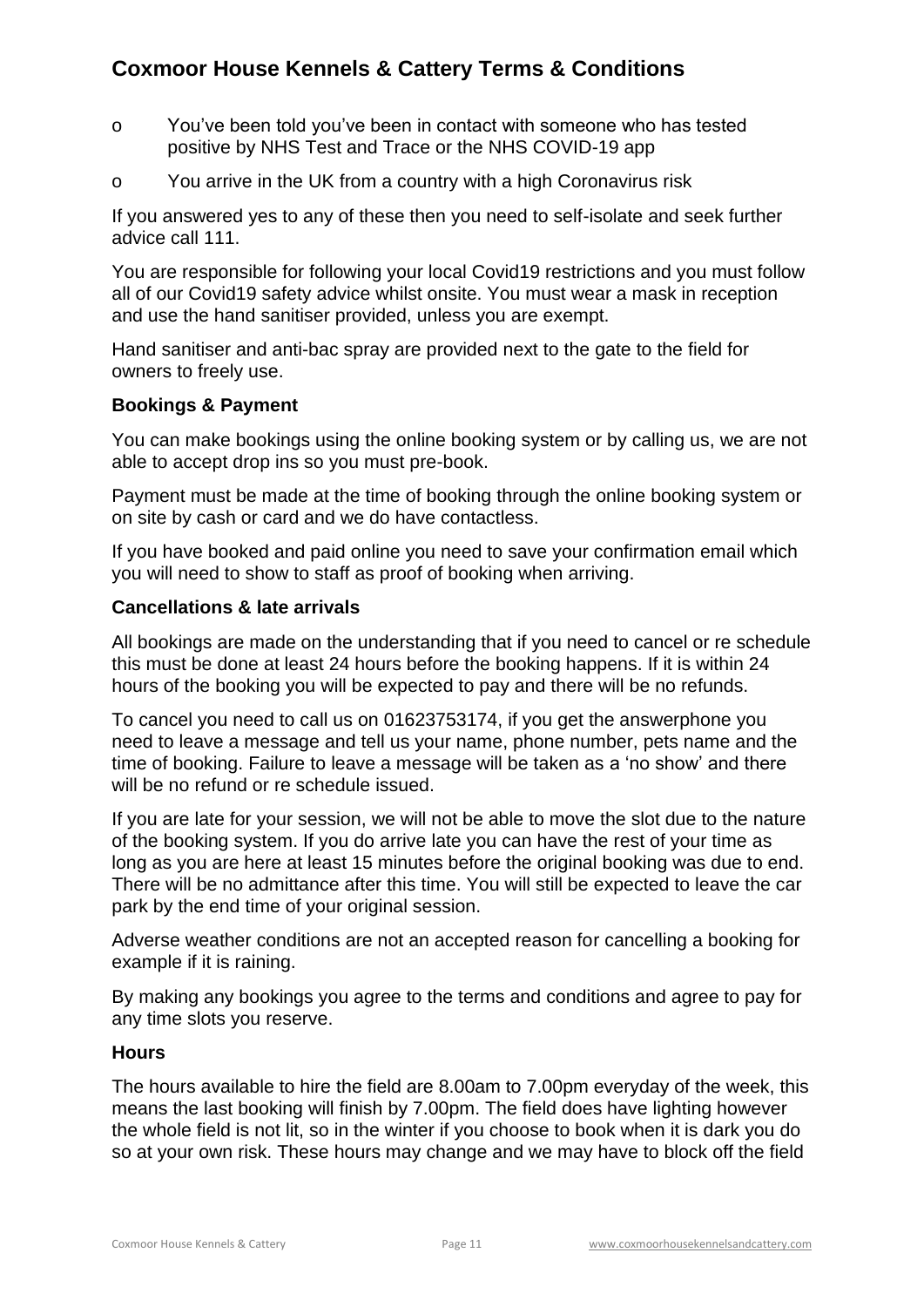for work that may need doing. We apologise in advance for any inconvenience this may cause.

## **Field hire**

The field is secured by a 6ft fence that is dug into the ground; we complete regular checks of the boundary to ensure safety. Any damage or places where a dog could get out should be reported immediately. We hold no responsibility for dogs escaping, should this happen then a staff member must be notified immediately.

If you have a dog which does like to dig, do not let it dig at the fence or create holes in the field, let a staff member know if this does happen so that we can make sure the field is safe and secure.

We have some toys and equipment for you to use, you may also bring toys and equipment to be used whilst on the field but we accept no responsibility for any damage, injury, vet bills, death or similar as a result of using them. Please make sure that all items are taken with you at the end of the session or returned back to reception if they belong to us. Do not take our equipment or toys home with you, we may charge you if you do take anything or you may be reported for theft. There are toys available from the shop if you forget yours.

The time that you book is for you and your dog/s to enjoy, there will be only the people and dog/s in your party for your session. You should be engaged with and supervising your dog/s the whole time. Once you are secure on the field you can use the time how you wish.

You are responsible for your own, your party and your dog/s safety whilst using the fields, you should take note of any weather conditions that might make it less safe. It is a natural field, it may be uneven in some areas and has natural wooded areas, the ground will have bumps and slopes and the woods are just like any public ones, they may have some brambles, nettles, tree roots and more. We are not responsible for any injuries, illness, accidents, death or vet bills, or similar which are caused by use of the field.

We advise but don't insist that you have your own insurance for your dog/s, this will usually cover most things that could happen to your dog/s whilst using the field.

## **Arrival**

If it is your first time, please wait in the lower car park near reception and a staff member will direct you. If you have booked and paid online please get your confirmation email ready to show to staff.

After this head to the top car park, where you will find space to park near the gas tanks (please be aware not to block routes for other people). Wait until the people before you leave the secure car park through the outer gate. Whilst the outer gate is shut and the field is occupied do not approach the field, open the gate or get your dog/s out of your car.

Once the people before you leave and they are clear of the car park you can drive in. You must close the outer gate behind you and keep it closed until you leave.

## **Leaving**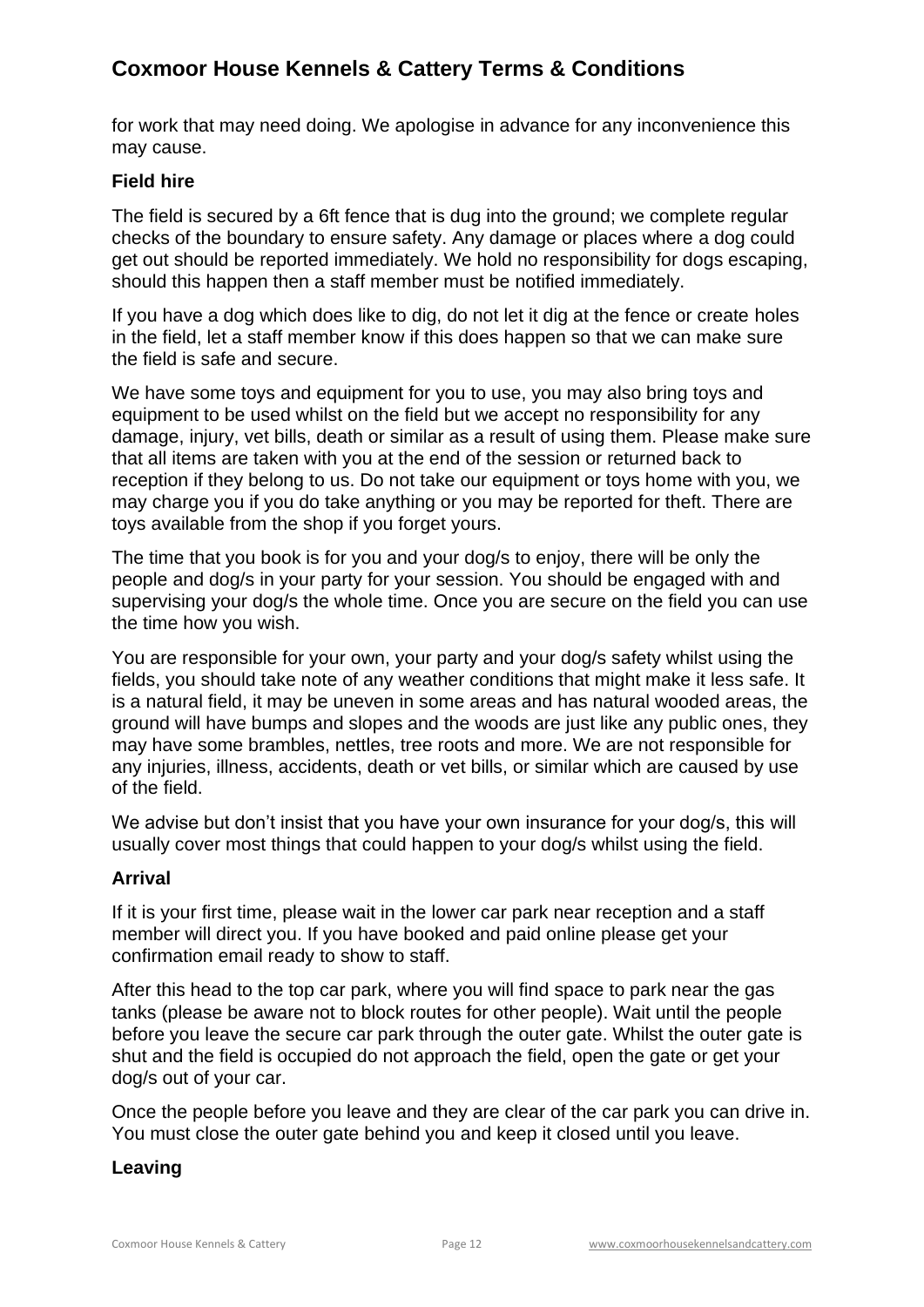Keep an eye on the time, your time is precious and so is everyone else's.

You are aiming to be leaving the car park by the end of your booking time, do not open the outer gate until your dog/s are secure in your car. Then open the outer gate and exit the car park leaving the gate open for the next people.

Don't forget to pay if you haven't already!

#### **Cars & Personal items**

Please keep your speed below 5 mph whilst on site, there may be pedestrians with animals who can be unpredictable.

You are responsible for your car and own items whilst on site, we accept no responsibility for any damage, loss or theft.

Please make sure your car keys are secure, it is a big field to lose your keys on!

If you lose something please report it to staff so that if it is found we know who's it is. Do not stay on the field after your slot to retrieve lost items, jump over fences or enter other areas. This will result in you being asked to leave site.

Damage to your car or our property from your car will need to be reported and insurance details will be needed, do not leave site without reporting this.

We ask for Registration plates and number of cars attending so that we know who is on site and who should be onsite.

#### **Equipment**

Any equipment that is provided in the field is for the use of your dog/s, they must be supervised at all times as well as being fit and healthy enough to use it. If you are unsure of this you should check with a qualified vet before letting your dog/s use it.

Children or adults should not be climbing on any equipment and you are responsible for any accidents, injuries, death, or similar that occur from using any equipment. You will need to pay for any damage to the equipment.

Please do not use the equipment in extreme weathers of such as ice or snow as it may lead to injury.

#### **Dog waste**

On the field near the entrance there is a poo bin. Please do not put poo bags in the general waste bin or any other containers, just the poo bin. You are responsible for cleaning up after your dog/s (poo bags can be purchased in reception if you forget). If you are seen, found or reported to be not picking up your dog/s poo then you will no longer be able to use the field.

If you see a poo that is not from your dog/s there are yellow flags near the entrance, please mark the poo and let staff know when you leave so they can clean it up.

If your dog has a loose movement on the field, do your best to clean it up with bags and then use the Safe 4 spray on it (this is hanging near the entrance & is a pink colour). This is to stop the spread of disease, let staff know on the way out so they can make sure it is fully cleaned.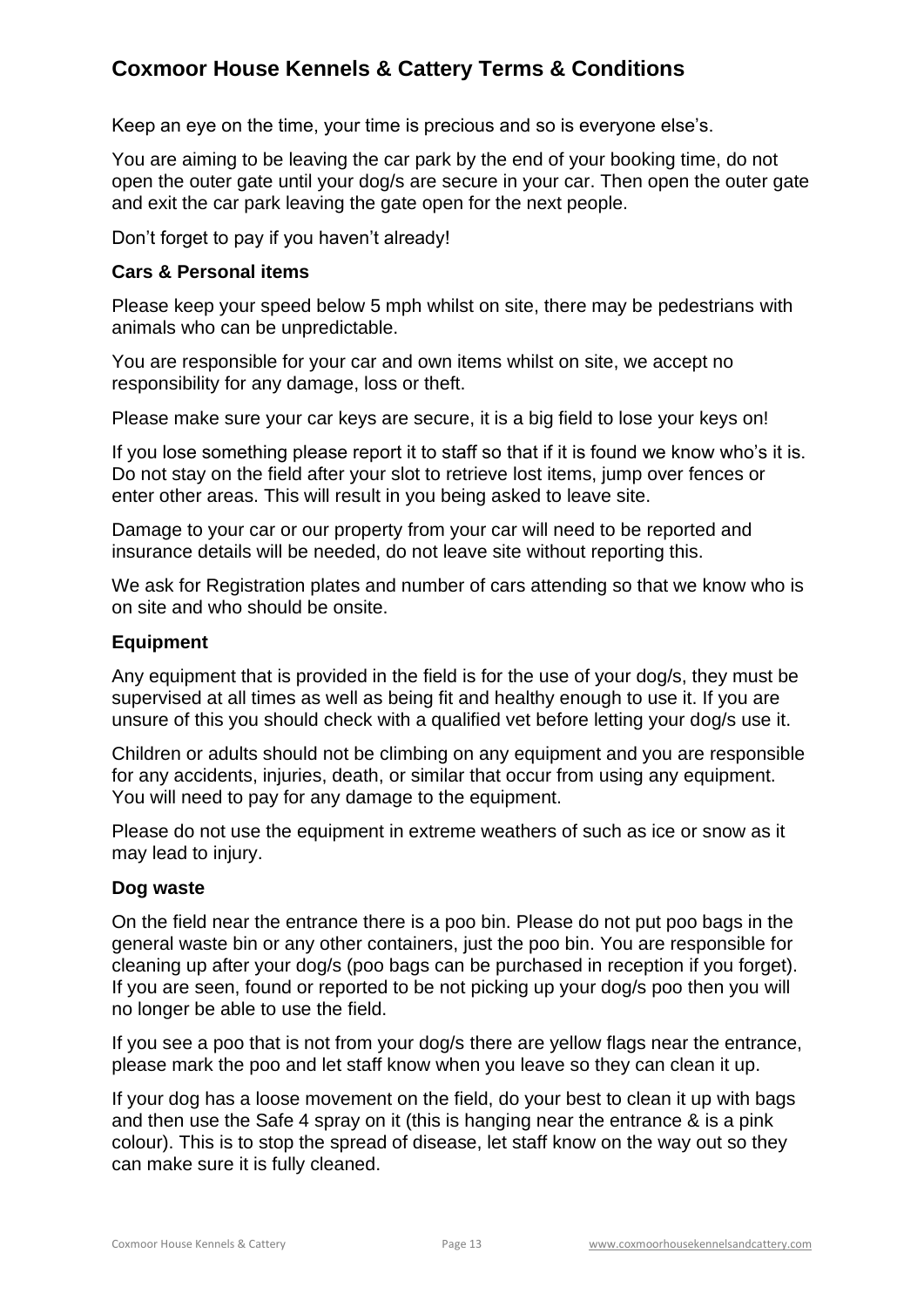We want a field that is free from any poo which is the nicest environment for everyone, please help us to keep this a reality.

#### **Accidents**

Any accidents whether it be a person or a dog must be reported to staff before leaving or immediately on happening. You are hiring the field to walk your dog and are responsible for your dog/s and your own safety. We do have first aiders available onsite but you will need to contact the emergency services if necessary.

You are responsible for all dogs in your party, you should make sure that any dogs are socialised and ok with other dogs, any problems that happen if dogs fight will be your responsibility, you may be asked to leave and in future not bring certain dogs together. All dog fights must be reported to staff before leaving site.

## **Children**

Any person under the age of 16 must be supervised at all times and accompanied by an adult. We accept no liability for any accidents, serious injury or death which occur from unsupervised children on site. Please keep your children under control whilst on site any damage they cause will have to be paid for and do not allow them into any unauthorised areas.

#### **Infections/Diseases**

It is your responsibility to ensure that any dog/s you bring are not suffering from any infectious disease that can be transmitted to any other dog or person. If you bring any dog/s that are showing signs of illness or infectious diseases you will be asked to leave. You should speak to a vet if you are unsure about your dog's health/welfare.

#### **Vaccinations**

All dogs must be fully vaccinated, kennel cough vaccination although advised (especially for very old or puppies/ young dogs) is not compulsory. We will take no responsibility for any illness, disease, injuries or vet bills that are a result of you hiring the field.

By making a booking you are confirming that your dog/s are up to date with their vaccinations. Staff can ask you to produce proof of this at any time.

#### **Smoking, drugs, prescription medication & Alcohol consumption**

Coxmoor House Kennels and Cattery is a NO SMOKING site and smoking paraphernalia should not be taken onto the field including vaping equipment. In case of people losing or dropping items as this may be dangerous to other owners and dogs.

No drugs or alcohol may not be consumed onsite. Anyone found to be doing so or under the influence of drugs or alcohol will be asked to leave.

You should also not be under the influence of any prescription medication which states you are unsuitable to drive or do activities.

#### **CCTV**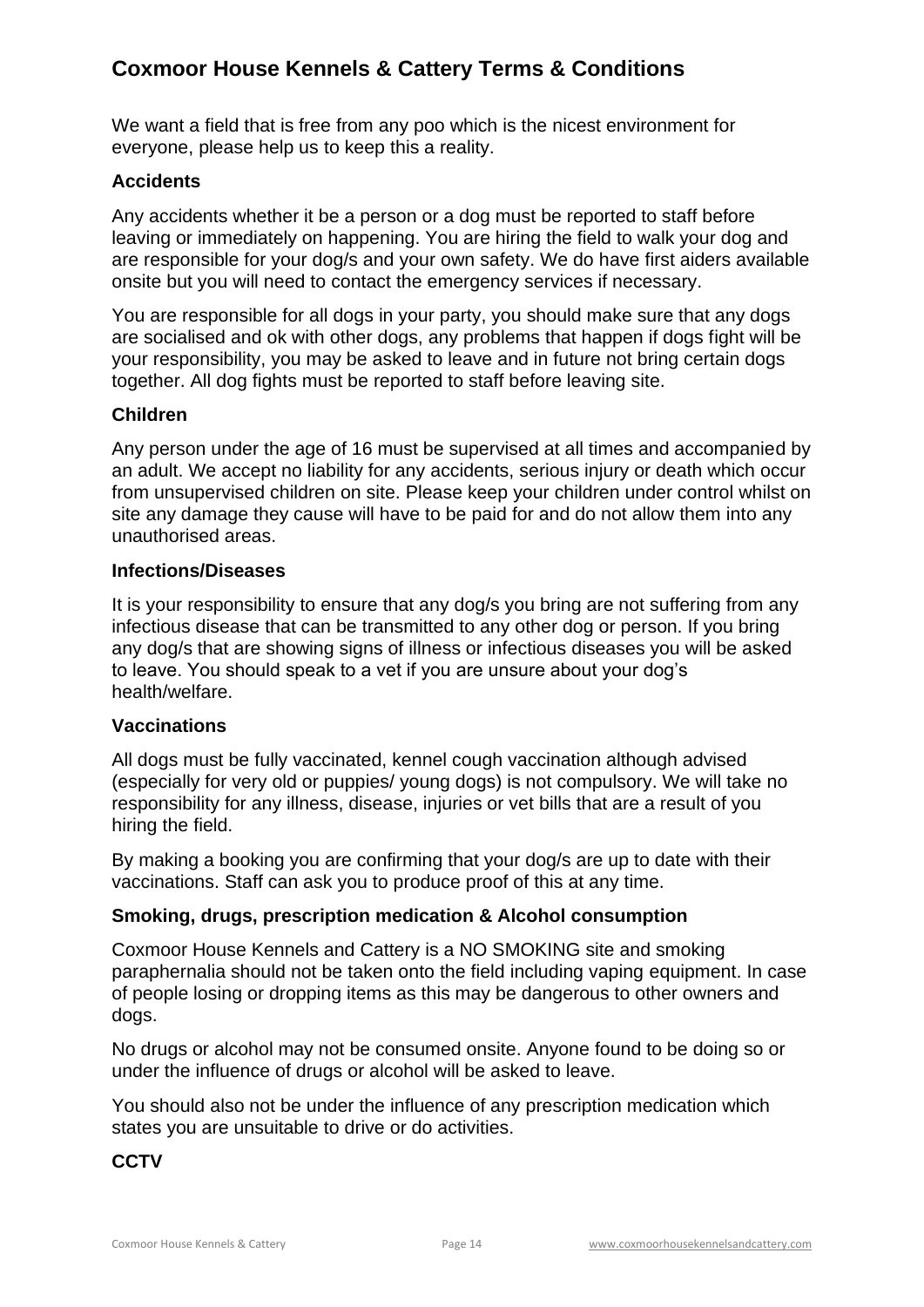Coxmoor House Kennels and Cattery operates CCTV at our facility for the purpose of maintaining Health and safety, the security of property and premises and for preventing and investigating crime. We may use the footage ourselves or if asked by an appropriate authority we may hand the footage over to them.

By booking the secure field and accepting these terms and conditions you are agreeing to be filmed on CCTV for these purposes.

#### **Dog trainers/Dog walkers**

If you want to hire the field out for business use you need to contact us directly by phone to book.

Our secure field maybe hired by dog trainers or dog walkers; it will be the dog trainer/walkers responsibility to ensure that they walk dogs that are known to each other in order to prevent any fighting.

Trainers and dog walkers must ensure that they have their own insurance and be at least people first aid trained (we will need to see proof of this before any training sessions take place on the field).

(All information will be stored and used only by Coxmoor House Kennels and Cattery. It will not be shared)

#### **Events**

Currently we do not hire out the field for events, due to a lack of car parking space available we have decided that this not something we will be offering at present.

## **Coxmoor House Kennels and Cattery, Coxmoor House Secure Field Hire & Coxmoor House Pet Grooming Branding**

Our Logo and all branding that appears on our website, facebook page, or any other digital media or advertising is the property of Cupbrook ltd trading as Coxmoor House Kennels and Cattery. You may not use or distribute anything that contains our logo or branding unless you have permission from us to do so.

All images and videos that appear are also our property or we have already gained permission to use them. You must ask permission if you would like to use any of these.

We will ask for your permission if we wish to use images or videos of you, if you do not want us to use digital media of yourself or your dog/s please check the 'no' option in the booking section information.

# **Data Protection/Privacy Policy/GDPR**

Coxmoor House Kennels & Cattery, Coxmoor House Grooming & Coxmoor House Secure Field Hire are part of Cupbrook Ltd which trades under the name Coxmoor House Kennels and Cattery. This privacy policy will explain how we use the personal data we collect from you when you use our boarding services or online booking system.

What Data do we collect?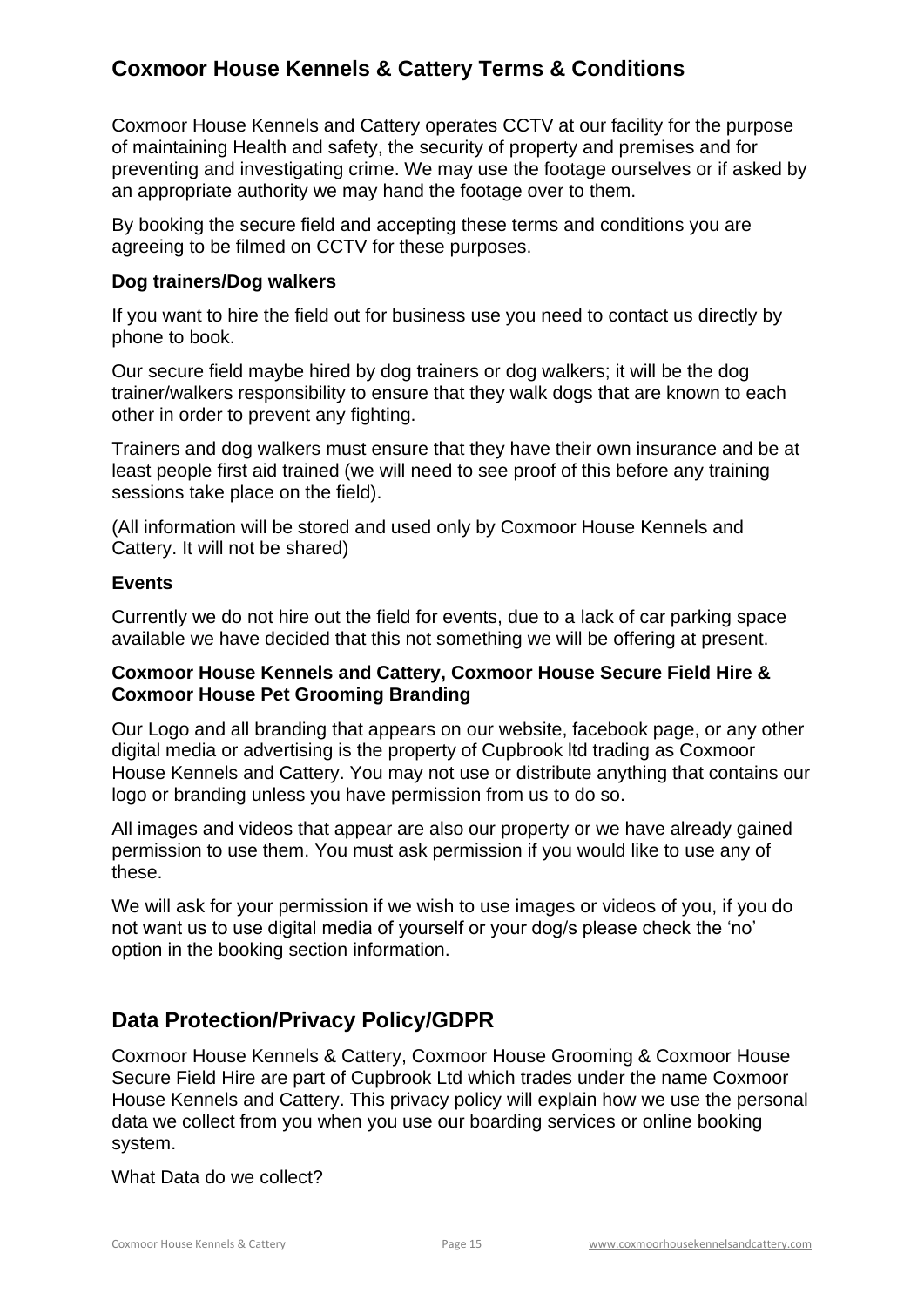Coxmoor House Kennels and Cattery collects the following data:

- Personal identification (Name, address, phone number, emergency contact number and email address)

- Pet/s information (Name, Breed, Year of birth, behaviour/recall/aggression information, registered veterinarian details, proof of vaccination, diet, medications, medical conditions, allergies)

- Holiday destination information & any time differences
- Car information (Registration of car/s attending site)

How do we collect your data?

You directly provide Coxmoor House Kennels and Cattery with most of the data we collect. We collect data and process data when you:

- Register online, book an appointment using the online booking system
- Call us on the phone and talk to staff
- Email us, or use Facebook messenger
- Talk to staff on site
- Use or view our website through browser cookies

We may also receive your data indirectly from:

- Someone who knows you booking on your behalf or adding you to their booking

How will we use your data?

Coxmoor House Kennels and Cattery collects your data so that we can:

- Process your order, allow you to make bookings, manage your account
- Ensure the safety of your pet/s whilst on site
- Ensure the safety of you, staff and other members of the public whilst on site

- Contact you with offers for other products, by email, Whatsapp or Facebook messenger

- Contact you with images or video of you and your pet/s

- Use images or video of you and your pet/s for digital marketing or marketing purposes (if you have given permission for us to)

When we process your order or booking, third party sites such as the secure payment system (Square) or the online booking systems (Acuity & Revelation Pets) may be sent your data. Credit reference agencies may also be sent your data to protect against fraudulent purchases.

We will share your information with our current groomer with your permission.

We will not share your data otherwise.

How do we store your data?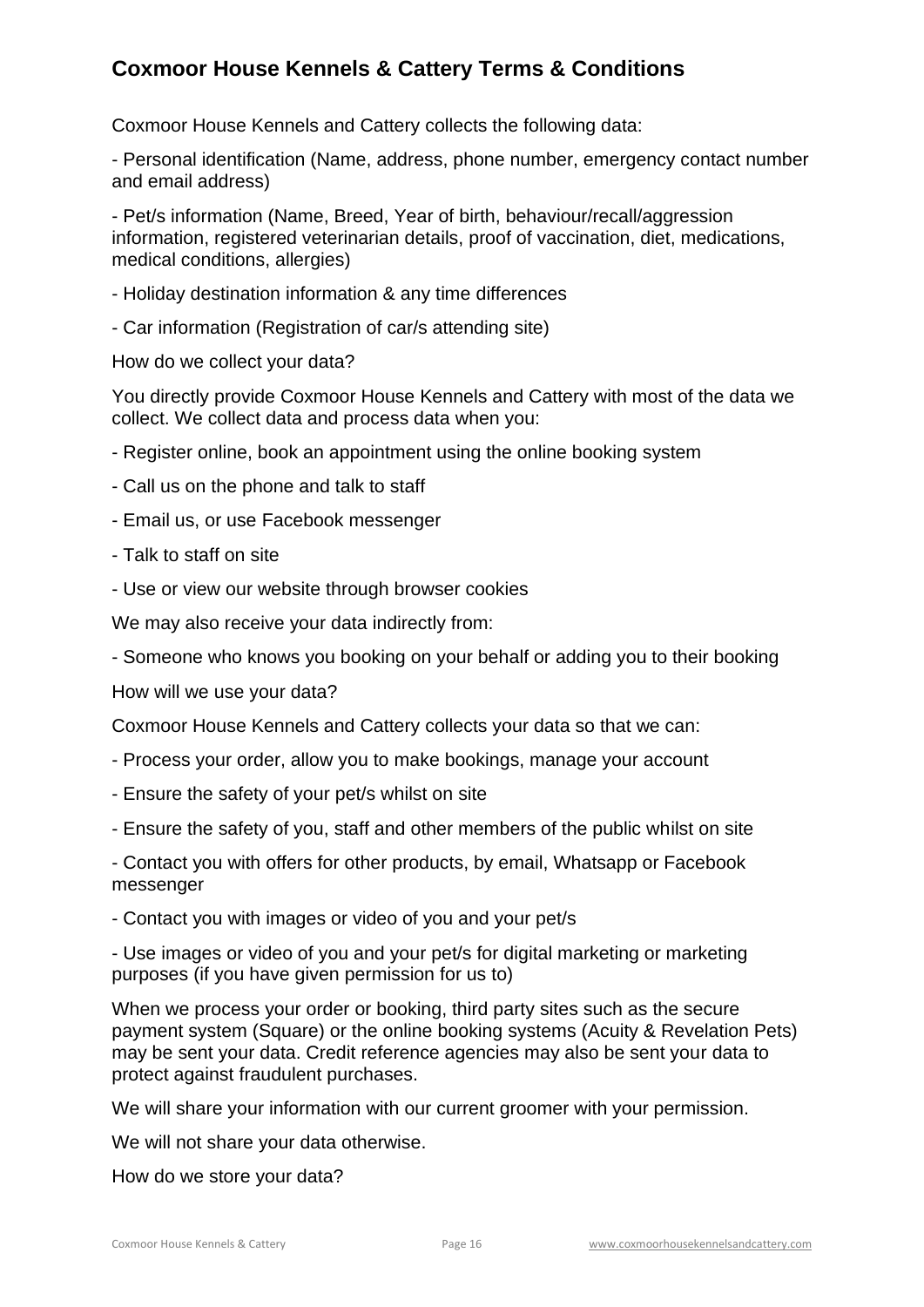At Coxmoor House Kennels and Cattery we complete a DPIA (Data Protection Impact Assessment) every 3 years or sooner if needed. We store your data through third party sites such as Acuity scheduling, Square payment and Revelation Pets which have their own built in security. Any computer storage is on an external hard drive which is removed and stored securely when not in use. The internet access point is secure, the computer is also secure and both are password protected. There is also anti-virus & anti malware software installed on the computer with regular scans being carried out.

Any hardcopy information is kept locked away and is only used for booking purposes by trained staff members.

We will keep your data for no more than 7 years after you are no longer an active user of our services. This will be reviewed at the end of each tax year. Once this period has expired we will shred any hard copies and delete any digital data we have of yours. Images and video that we have taken or you have given us permission to use will be kept on external storage as our intellectual property for advertisement purposes.

#### **Marketing**

Coxmoor House Kennels and Cattery would like to send you information about products and services of ours that we think you might like, as well as those of our partner companies.

- Coxmoor House Secure Field Hire
- Coxmoor House Pet Grooming
- Coxmoor House The Shop

If you have agreed to accept marketing, you may always opt out at a later date.

You have the right at any time to stop Coxmoor House Kennels and Cattery from contacting you for marketing purposes or giving your data to other members of Cupbrook Ltd.

If you no longer wish to be contacted for marketing purposes please email us with your name, pet/s name and the email address you set up any accounts with stating you no longer wish to be contacted for marketing purposes @ coxmoorkennelsandcattery@gmail.com

What are your data protection rights?

Coxmoor House Kennels and Cattery would like to make sure that you are fully aware of all of your data protection rights.

Every user is entitled to the following:

The right to access – You have the right to request Coxmoor House Kennels and Cattery for copies of your personal data. We may charge you for this service.

The right to rectification – You have the right to request that Coxmoor House Kennels and Cattery correct any information you believe is inaccurate. You also have the right to request Coxmoor House Kennels and Cattery to complete information you believe is incomplete.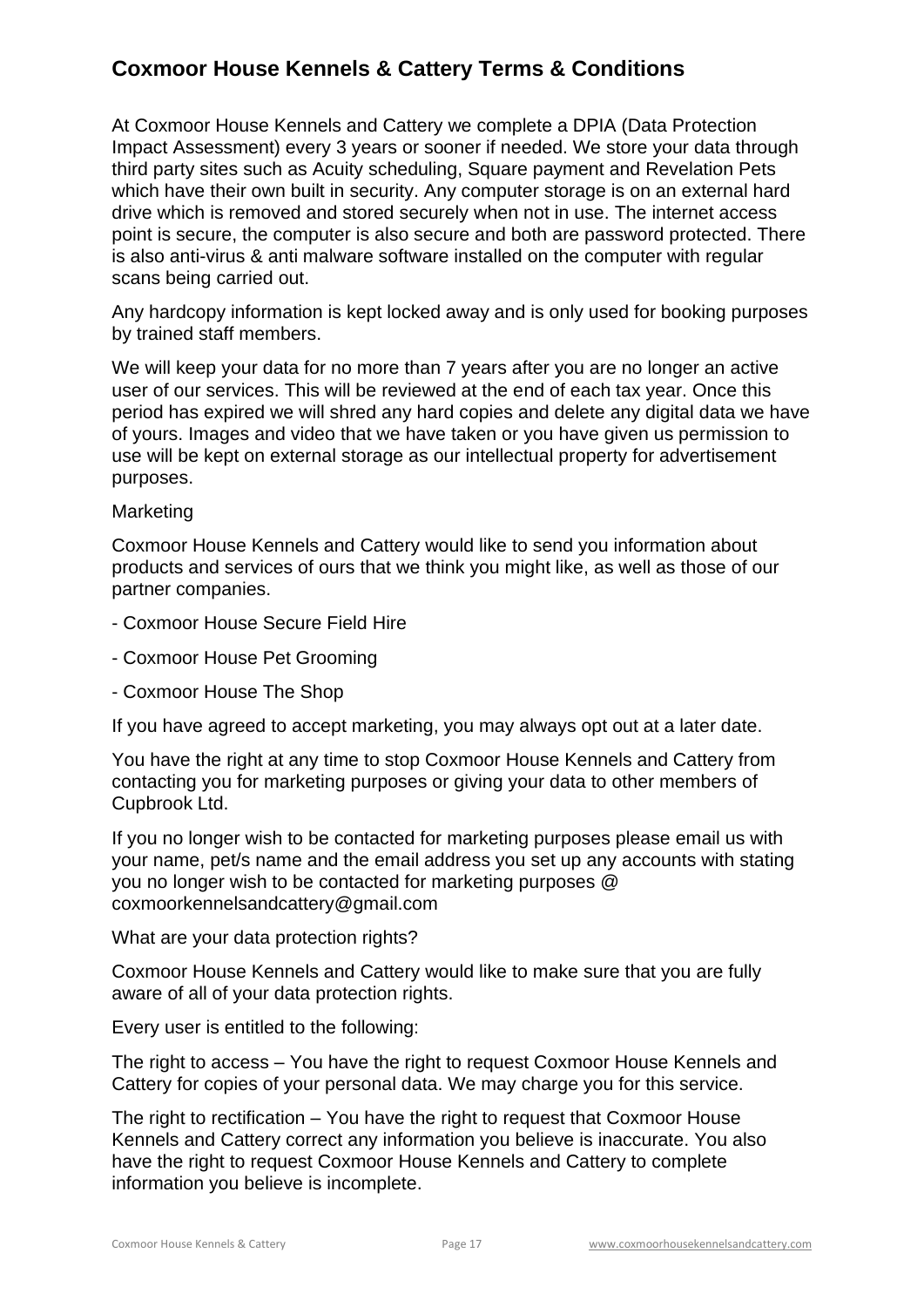The right to erasure – You have the right to request that Coxmoor House Kennels and Cattery erase your personal data, under certain conditions.

The right to restrict processing – You have the right to request that Coxmoor House Kennels and Cattery restrict the processing of your personal data, under certain conditions.

The right to data portability – You have the right to request that Coxmoor House Kennels and Cattery transfer the data that we have collected to another organization, or directly to you, under certain conditions.

If you make a request, we have one month to respond to you. If you would like to exercise any of these rights, please contact us

By email: coxmoorkennelsandcattery@gmail.com

By phone: 01623753174

By writing: Coxmoor House Kennels and Cattery

Derby Road

Kirkby-In-Ashfield

**Nottinghamshire** 

NG17 7QN

What are cookies?

Cookies are text files placed on your computer to collect standard internet log information and visitor behaviour information. When you visit our websites, we may collect information from you automatically through cookies or similar technology.

For further information visit www.allaboutcookies.org

How do we use cookies?

Coxmoor House Kennels and Cattery uses cookies in a range of ways to improve your experience on our website, including:

- Keeping you signed in

- Understanding how you use our website

- Quicker future logging in

What types of cookies do we use?

There are a number of different types of cookies, however our website uses:

- Functionality: Coxmoor House Kennels and Cattery uses these cookies so that we recognise you on our website and remember your previously selected preferences. These could include what language you prefer and location you are in. A mix of firstparty and third-party cookies are used.

- Advertising: Coxmoor House Kennels and Cattery uses these cookies to collect information about your visit to our website, the content you viewed, the links you followed and information about your browser, device and your IP address. Coxmoor